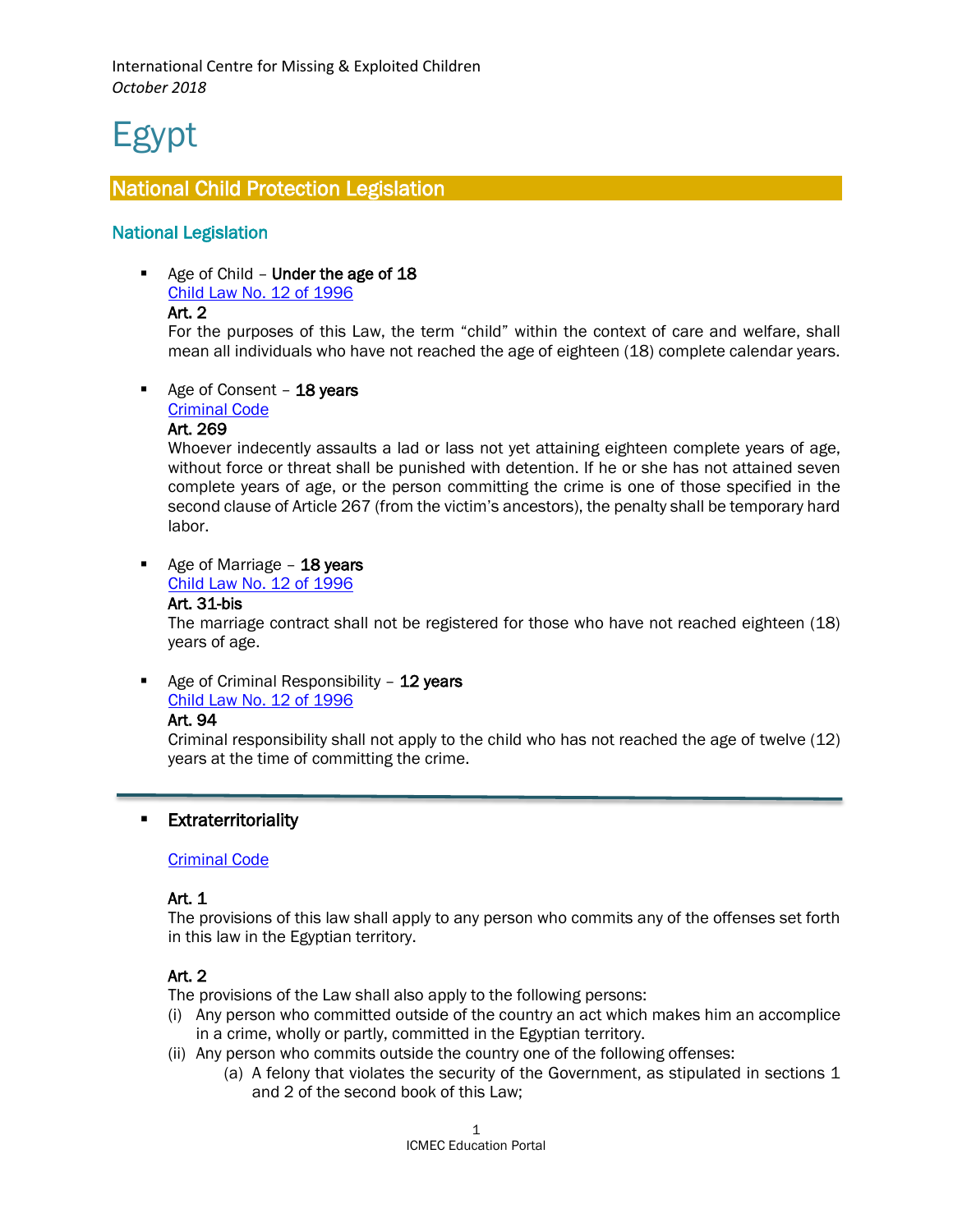- (b) A felony of forgery provided for in article 206 of this Law;
- (c) A felony of imitating or falsifying a paper or metal currency, as provided for in article 202, or a felony, the introduction, removal, promotion or possession of the counterfeit currency or metal for the purpose of promoting or dealing with it, article 203 provided that the currency is legally traded in Egypt.

## Dual Criminality

#### [Criminal Code](https://manshurat.org/node/14677)

# Art. 3

Every Egyptian who commits a felony or misdemeanor in this Law shall be punished under its provisions if he returned to the country and the act was punishable under the law of the country in which he committed it.

# Art. 4

The public prosecution shall not be instituted against an offender or an act abroad except by the Public Prosecution, and may not be instituted against those who prove that foreign courts acquitted him of what was assigned to him or that he sentenced him finally and fulfilled his sentence.

# Mandatory reporting requirements

[Child Law No. 12 of 1996](https://www.unodc.org/res/cld/document/egy/2002/egypt_child_act_english_html/Egypt_Child_Act_English.pdf)

#### Art. 98-bis

Any person who finds that a child is at risk should provide urgent help that is adequate to shield or remove this child from danger.

# Obligations of Educational Institutions

## No information found.

## **Prohibition to hold certain positions**

No information found.

## **Employment Law**

#### [Labour Law 2003](http://www.ilo.org/dyn/travail/docs/469/Labour%20Law%202003%20-%20Bk%202%20-%20Individual%20Labour%20Relps%20-%20www.egypt.gov.eg%20-%2024032011.pdf)

#### Art. 59

The act for which the worker may be impeached disciplinarily shall conditionally be related to the work.

The sanctions statute shall determine the violations and sanctions prescribed therefore, as provided in article (60) of the present law, in a way realizing the commensurability of sanctions with the violations.

## Art. 67

If the worker is charged with committing a crime or a misdemeanor of moral turpitude, or breach of honor or honesty, or committing a misdemeanor within the circle of work, the employer may suspend him provisionally from work, and shall refer the matter to the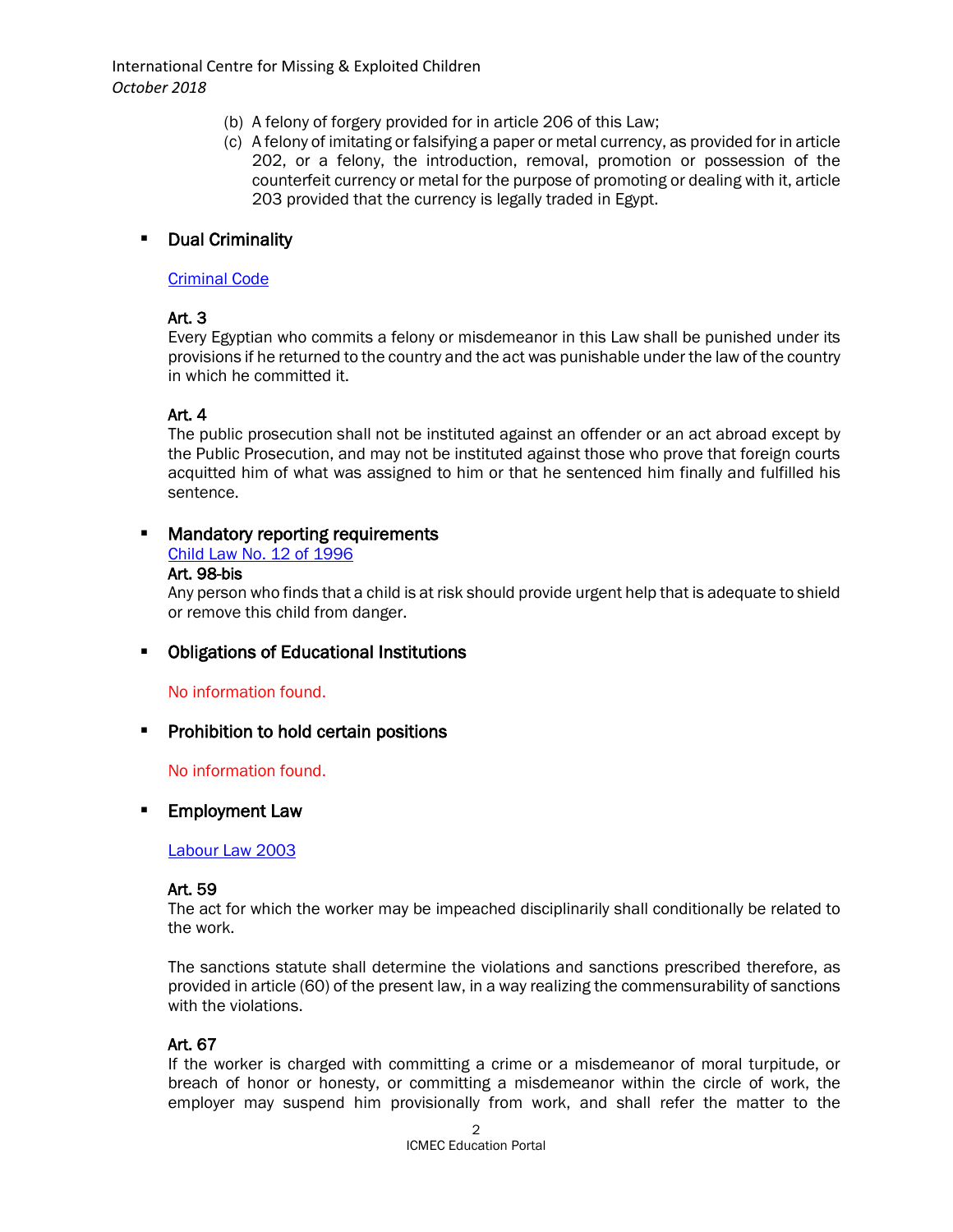> committee referred to in article (71) of the present Law within three days from the date of his suspension.

## **EXECT** Criminal Law - Defamation

#### [Criminal Code](https://www.unodc.org/res/cld/document/criminal_code_of_egypt_english_html/Egypt_Criminal_Code_English.pdf)

#### Art. 303

The slanderer shall be punished with detention for a period not exceeding one year and a fine of not less than two thousand and five hundred pounds and not exceeding seven thousand and five hundred pounds or either penalty.

If slander takes place against a public official/civil servant, or a person with a public representative quality, or charged to perform a public service, and it occurs due to the performance of duties or position or representation or pubic service, the penalty shall be detention for a period not exceeding two years and a fine of not less than five thousand pounds and not exceeding ten thousand pounds, or either penalty.

#### Art. 304

This penalty shall not be inflicted on whoever informs the judicial or administrative judges, honestly and without bad faith, of a matter necessitating the infliction of an effective penalty.

#### Art. 305

If a person is told that he is a liar with a bad intention, then the punishment will be deserved, even if there is no rumor from him, other than the said news.

## Art. 306

Any insult that does not include the attribution of a particular incident, but in any way includes a breach of honor or consideration, shall be punishable in the cases described in article 171 with a fine not less than two thousand pounds and not more than ten thousand pounds.

#### Sexual Offenses Against Children

#### [Egypt's Constitution of 2014](https://www.constituteproject.org/constitution/Egypt_2014.pdf)

#### Art. 80 – Rights of the child

…The state shall care for children and protect them from all forms of violence, abuse, mistreatment and commercial and sexual exploitation…

#### Art. 89 – Slavery, oppression, trafficking

Slavery and all forms of oppression and forced exploitation against humans are forbidden, as is sex trafficking and other forms of human trafficking, all of which are punishable by law.

#### [Criminal Code](https://www.unodc.org/res/cld/document/criminal_code_of_egypt_english_html/Egypt_Criminal_Code_English.pdf)

#### Art. 267

Whoever lies with a female without her consent shall be punished with permanent or temporary hard labor.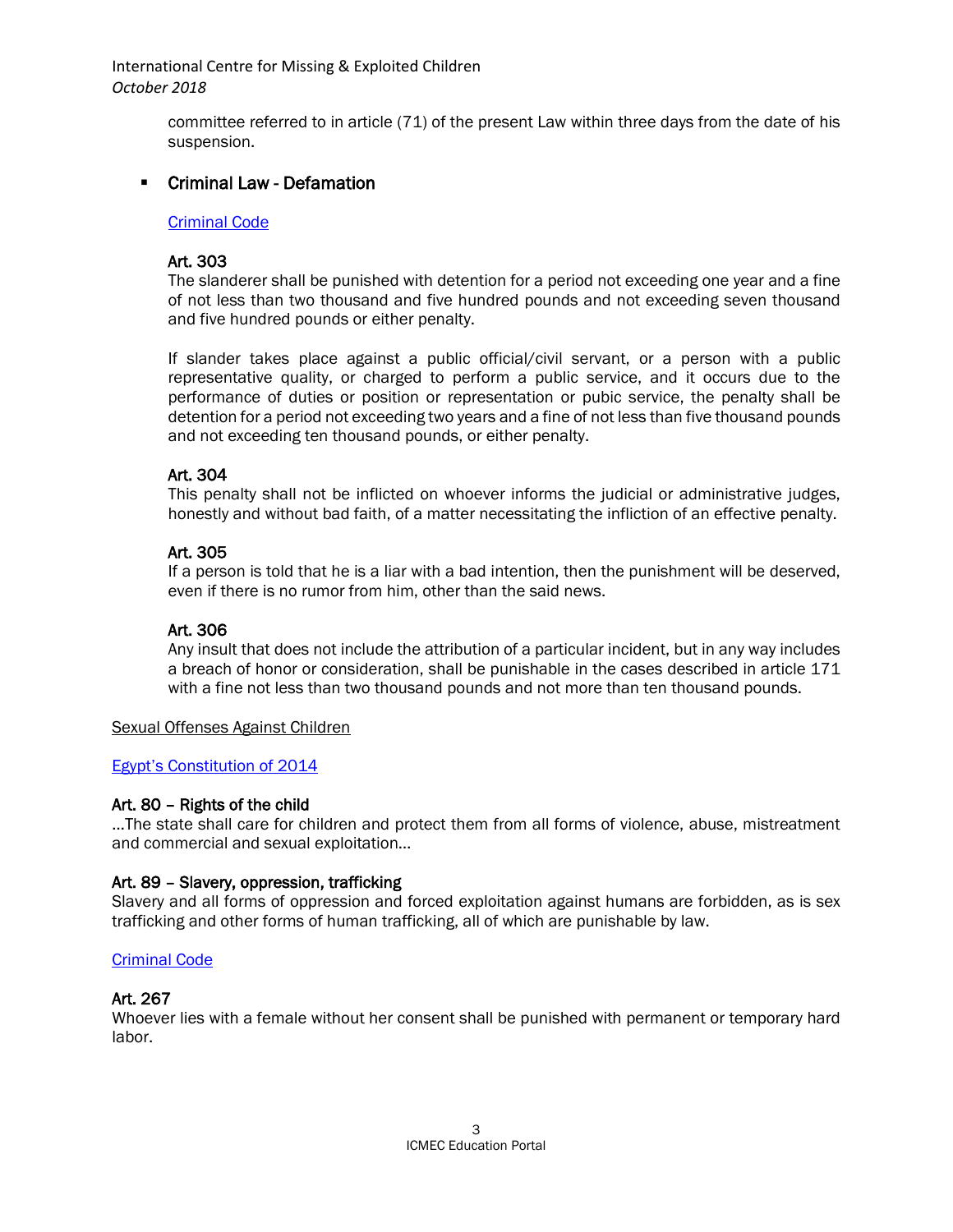If the felon is from the victim's ancestors, or those in charge of rearing, observing, or having power over her, or is a paid servant to her or to the aforementioned persons, he shall be punished with permanent hard labor.

#### Art. 268

Whoever indecently assaults a person by force or threat, or attempts such assault shall be punished with hard labor for three to seven years.

If the victim of the said crime has not attained complete sixteen years of age, or the perpetrator of the crime is among those prescribed in the second clause of Article 267, the period of the penalty may be extended to the ceiling determined for temporary hard labor.

#### Art. 269

Whoever indecently assaults a lad or lass not yet attaining eighteen complete years of age, without force or threat shall be punished with detention. If he or she has not attained seven complete years of age, or the person committing the crime is one of those specified in the second clause of Article 267, the penalty shall be temporary hard labor.

#### Art. 291

Any violation of the child's right to protection against trafficking, sexual, commercial or economic exploitation, or use in scientific research and experiments, shall be prohibited and the child shall have the right to awareness and be empowered to confront those risks.

Without prejudice to any stricter penalty prescribed by another law, shall be penalized with forced labor for a period not less than five (5) years and a fine of not less than fifty thousand (50,000) pounds, and not exceeding two hundred thousand (200,000) pounds, anyone who buys or sells a child, or offers a child for sale, or anyone who delivers or accepts or transfers a child as a slave, or exploits the child sexually or commercially, or exploits the child in forced labor, or other illegal purposes, even if the crime is committed transnationally.

Shall also be subject to the same punishment anyone who engages or induces in the said acts aforementioned in the preceding paragraph, even if the crime was not committed as a result of said acts.

Without prejudice to the provisions of Article 116 bis of the Child Law, the penalty shall be doubled if committed transnationally by an organized criminal group. Taking into account the provisions of Article 116 bis of the Child Law, shall be punished by imprisonment anyone who has transferred from a child one of his organs or part thereof. The child's consent or the consent of the person in charge of the child shall not be recognized.

## Art. 306 bis (a)

Individuals who carry out sexual or obscene gestures in any manner, including by modern means of communication, will be punished with a term of imprisonment of not less than six months or a fine of EGP 3000. It also states that if the act of sexual harassment is repeated by the same individual, the punishment of imprisonment will be increased to one year and the fine to EGP 5,000-10,000.

b) if the harassment is done with the intent of receiving sexual gratification from the victim, the punishment will be a term of imprisonment of not less than one year and a fine of EGP 10,000-20,000. Moreover, any individual who uses duress to receive sexual gratification will be punished with a term of imprisonment of between two and five years and a fine of EGP 20,000-50,000.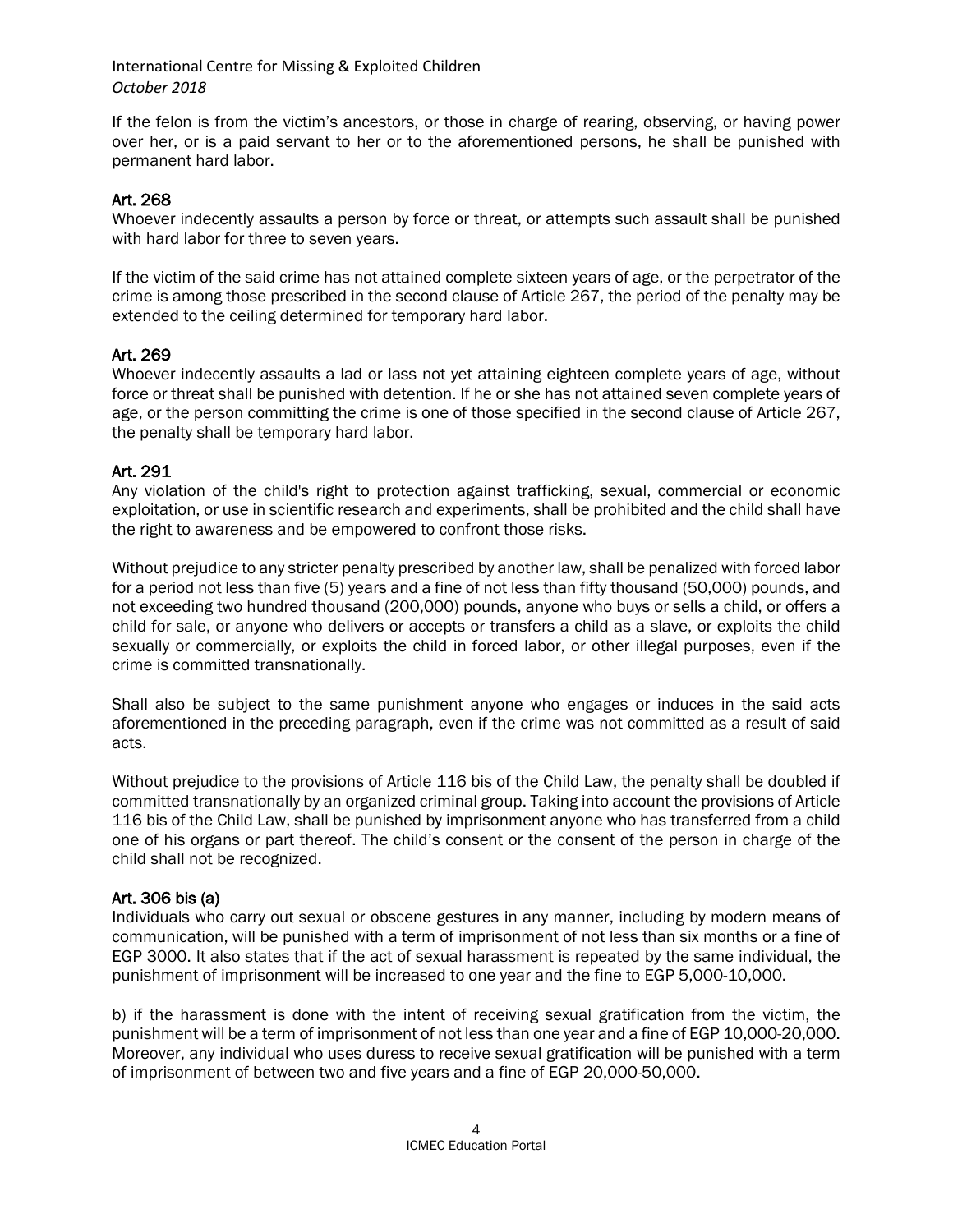## Article 306 bis (b)

Sexual harassment shall be deemed to be a sexual offense if the offense provided for in article 306 bis (a) of this Act is committed with a view to obtaining a benefit of a sexual nature from the victim. The offender shall be punished by imprisonment for a period of not less than one year and a fine of not less than ten thousand pounds and not more than twenty thousand pounds or one of these two penalties.

If the offender is one of the persons stipulated in the second paragraph of article 267 of this law, or has a functional, family or study authority over the victim or has exercised any pressure that the circumstances allow him to practice, or the crime was committed by two or more persons or at least one of them carries a weapon that the penalty shall be imprisonment for a period not less than two years and not exceeding five years and a fine of not less than twenty thousand pounds and not more than fifty thousand pounds.

#### Child Law [No. 12 of 1996, amended by Law No. 126 of 2008](http://www.nccm-egypt.org/e7/e2498/e2691/infoboxContent2692/ChildLawno126english_eng.pdf)

#### Art. 7-bis (a)

With due consideration to the duties and rights of the person who is responsible for the care of the child, and his right to discipline him through legitimate means, it is prohibited to intentionally expose the child to any illegitimate physical abuse or harmful practice.

## Art. 96

The child shall be considered at risk if he is exposed to a situation threatening the sound upbringing that should be made available to him, or in any of the following cases:

6 - If the child is exposed in the family, school, care institutions, or other to violence, or to acts contrary to public morals, or pornographic material, or to commercial exploitation of children, or to harassment or sexual exploitation, or to the illegal use of alcohol or narcotic substances affecting the mental state.

## Art. 116

Without prejudice to the provisions of criminal involvement, any adult who induces a child to commit a misdemeanor, or trains him to do it, or helps him, or facilitates it in any way, but did not attain his goal, shall be sentenced to half the maximum sentence decreed for this crime.

The penalty shall be imprisonment for a period of not less than six (6) months if the offender uses coercive or threatening methods with the child, or if he is related to him, or is one of those responsible for his upbringing or watching over him, or one to whom the child was delivered to by virtue of the Law, or was a servant to any of the aforementioned.

In all cases, if the crime is committed on more than one child, even at different times, the penalty shall be imprisonment for a period not less than one (1) year, and not exceeding seven (7) years.

Shall be penalized with the penalty set forth for cases of instigating a crime, any adult who induces a child to commit a felony, or prepares the child for this, or helps him, or facilitates it in any way, but did not attain his goal.

#### Art. 116-bis

The minimum penalty decreed for any crime shall be doubled if the crime is committed by an adult against a child, or if it is committed by one of the parents, or by one of the child's guardians, or by people in charge of supervising or upbringing the child, or by those who have authority over the child, or by a servant to any of the above mentioned.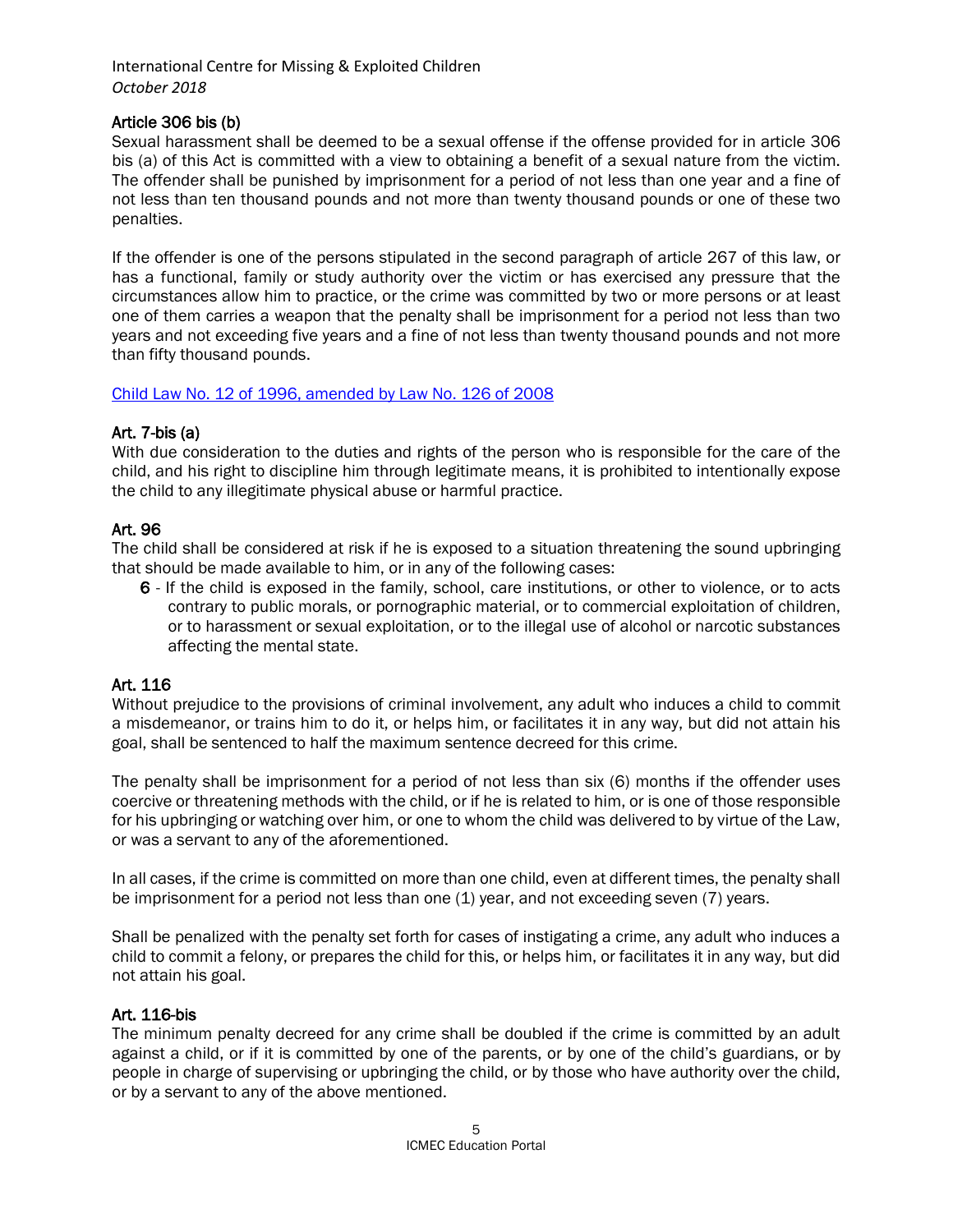## Art. 116-bis (a)

Shall be imprisoned for a period of not less than two (2) years and a fine of not less than ten thousand (10,000) Egyptian pounds, and not exceeding fifty thousand (50,000) Egyptian pounds any one importing, or exporting, or producing, or preparing, or viewing, or printing, or promoting, or possessing, or broadcasting pornographic material using children, or related to the sexual exploitation of children. Tools and other instrumentalities used to commit these crimes and proceeds derived from such offences shall be seized, and the premises used to commit such offences shall be closed for a period not less than six (6) months. All the above shall be undertaken without violating the rights of those with good intentions.

Without prejudice to any stronger penalty prescribed in any other law, each of the following shall be subject to the same penalty:

- a) anyone using a computer or internet or information networks or cartoons to prepare, or save, or process, or display, or print or publish or promote pornographic activities, or induce or exploit children to engage in prostitution or pornographic activities or defame them, or sell them.
- b) anyone using a computer or internet or information networks or cartoons to induce children to delinquency or use them in committing crimes or engage them in illegitimate activities or immoral acts, even if the crime did not occur.

[Law Regarding Human Trafficking, 2010](http://www.africanchildforum.org/clr/Legislation%20Per%20Country/Egypt/egypt_trafficking_%202010_fr.pdf)

# Art. 2

A person who commits the crime of human trafficking shall be considered one who deals in any manner in a natural person, including: the sale, offer for sale, purchase, or promise thereof; or the use, transport, delivery, harboring, reception, or receipt, whether within the country or across its national borders; if this occurred through the use of force, violence, or threat thereof; or through abduction, fraud, deception, abuse of power, or exploitation of a position of vulnerability or need; or through a promise to give or receive payments or benefits in exchange for obtaining the consent of a person to traffic another having control over him; or if the purpose of the transaction was exploitation in any of its forms, including: exploitation of acts of prostitution and all forms of sexual exploitation, exploitation of children in such acts and in pornography, forced labor or services, slavery or practices similar to slavery or servitude, or begging or removal of human organs, tissues or a part thereof.

# Art. 3

The consent of the victim to exploitation in any of the forms of human trafficking shall be irrelevant as long as any of the means stipulated in Article (2) of this law have been used. To establish trafficking in a child or in the incapacitated, use of any of the means referred to is not required, and in all cases his consent or the consent of the person responsible for him or his guardian shall be irrelevant.

# Art. 6

Life imprisonment and a fine not less than 100,000 pounds and not to exceed 500,000 pounds shall be imposed on anyone who committed the crime of human trafficking in the following cases:

- 1) If the perpetrator established, organized, or managed an organized criminal group for the purposes of human trafficking, if he was a leader thereof, if he was one of its members or belongs thereto, or if the crime was of a transnational nature;
- 2) If the act was committed by way of threats of death, serious harm or physical or psychological torture; or if the act was committed by a person carrying a weapon;
- 3) If the perpetrator was the spouse, one of the ascendants or descendants, or custodian or guardian of the victim, or was responsible for the supervision or care or had authority over the victim;